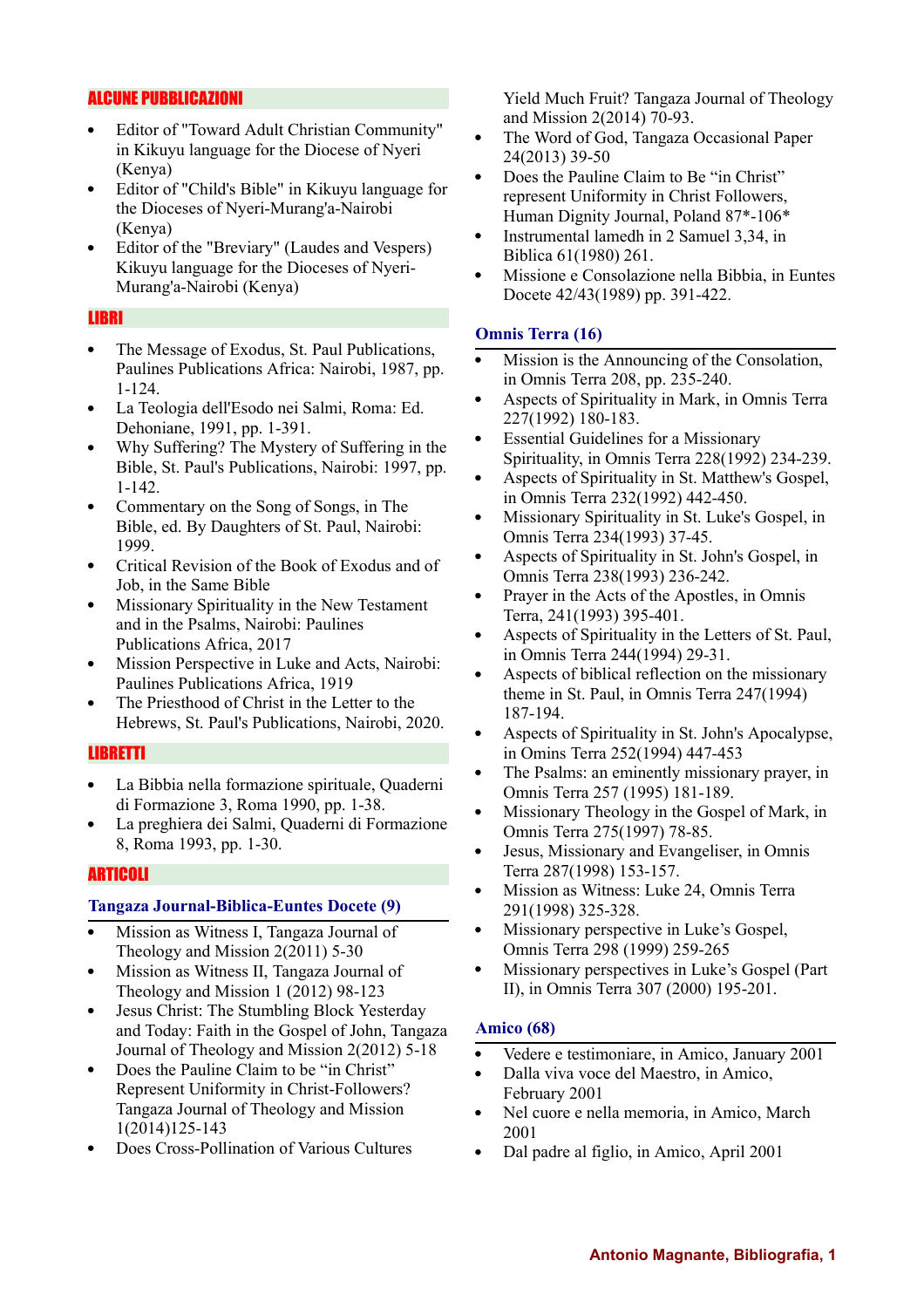- Un "Flusso" missionario, in Amico, May 2001  $\bullet$
- Missione incompleta, in Amico, June 2001  $\bullet$
- Quel giorno a Nazaret, in Amico, July 2001
- $\bullet$ Quei nemici samaritani, in Amico, October 2001
- La fatica di credere, in Amico, November 2001
- Il viaggio di Emmaus, in Amico, December 2001
- "Accarezzando" il Signore, in Amico, January  $\bullet$ 2002
- $\bullet$ Ricominciando … dalla fine, in Amico, February 2002
- Continua… la missione, in Amico, March 2002
- Vicini al Maestro, in Amico, April 2002
- Apostoli, dunque, testimoni, in Amico, May  $\bullet$ 2002
- Paolo, il testimone, in Amico, June 2002  $\bullet$
- Occhi e cuore aperti, in Amico, July 2002
- Sentire crescere l'erba, in Amico, October 2002
- Vedere, cioè incontrare, in Amico, November  $\bullet$ 2002
- $\bullet$ Voci di ogni creatura, in Amico, January 2004
- Chiamati a scegliere, in Amico, February 2004  $\bullet$
- $\bullet$ Luce all'orizzonte, in Amico, March 2004
- Dialogo appassionato, in Amico, April 2004  $\bullet$
- $\bullet$ Dal cuore dei popoli, in Amico, May 2004
- La tempesta, in Amico, June 2004  $\bullet$
- La roccia che salva, in Amico, July 2004  $\bullet$
- Un Dio tra le genti, in Amico, October 2004  $\bullet$
- L'uomo al centro, in Amico, Novembre 2004
- $\bullet$ Lode in espansione... mondiale, in Amico, December 2004
- Sempre più il là, in Amico, Janyuary 2005  $\bullet$
- La gioia per l'unico Signore, in Amico,  $\bullet$ February 2005
- $\bullet$ Luce per i popoli, in Amico, March 2005
- Grande trai i popoli, in Amico, April 2005  $\bullet$
- La terra in preghiera, in Amico, May 2005  $\bullet$
- La vicinanza al dolore, in Amico, June 2005  $\bullet$
- $\bullet$ Il volto di Dio sul mondo, in Amico, July 2005
- Traghettati da Cristo, in Amico, October 2005  $\bullet$
- Il libro dei popoli, in Amico, Novembre 2005  $\bullet$
- $\bullet$ Il cuore del mondo, in Amico, December 2005
- Spera nel tuo Dio, in Amico, January 2006
- $\bullet$ Anima mia spera in Dio, in Amico, February 2006
- $\bullet$ Disperato silenzio, in Amico, March 2006
- $\bullet$ Il grido del povero, in Amico, April 2006
- Uomo testardo, in Amico, May 2006  $\bullet$
- La mano sulla bocca, in Amico, June 2006
- Un pericoloso inganno, in Amico, July 2006
- La mia sorte è in Dio, in Amico, October 2006
- Speranza in tempo di crisi, in Amico, November 2006
- La logica di Dio, in Amico, December 2006
- Gesù, speranza di Israele, in Amico, January- $\bullet$ February 2007
- Gesù, compimento delle Scritture, in Amico,  $\bullet$ March-April 2007
- Il Seme, segno di speranza, in Amico, July-August 2007
- Già… e non ancora, in Amico, September- $\bullet$ October 2007
- La speranza non delude, in Amico, November-December 2007
- $\bullet$ Chi è Gesù di Nazaret: Il più grande evento della storia(1), in Amico, January-February 2008
- Bibbia e Missione, in Amico, March-April 2008
- Chi è Gesù di Nararet: Il cuore di Dio, in  $\bullet$ Amico, May-June 2008
- Chi è Gesù di Nararet?, in Amico July-August  $\bullet$ 2008
- $\bullet$ Chi è Gesù di Nazaret, in Amico, September-October 2008
- Chi è Gesù di Nararet: Il Verbo di Dio, in  $\bullet$ Amico November-December 2008
- Nicodemo indica la strada, in Amico, January- $\bullet$ February 2009
- Chi è Gesù di Nazaret: forse una risposta, in  $\bullet$ Amico, May-June 2009
- $\bullet$ Chi è Gesù di Nazaret: voi siete dal basso io sono dall'alto, in Amico , Sept.-October 2009
- Chi è Gesù di Nazaret: "Io sono", in Amico, November-December 2009
- $\bullet$ Il Volto di Dio: Mostraci il Padre e ci basta, in Amico, January-February 2010
- Il Volto di Dio: La Parola e il Volto, in Amico,  $\bullet$ March-April 2010
- Il Volto di Dio: Gloria di Cristo, Gloria del  $\bullet$ Padre, in Amico, May-June 2010
- Il Volto di Dio: un Dio scomodo, in Amico,  $\bullet$ September-October 2010

# **The Seed Magazine (76)**

- $\bullet$ In search of God... Abraham, in The Seed, January-February 2005
- $\bullet$ In search of God... Jacob/Israel, in The Seed, March 2005
- $\bullet$ In search of God... Moses (1), in The Seed, April 2005
- In search of God... Moses (2), in The Seed, May  $\bullet$ 2005
- In search of God... Moses (3), in The Seed, June  $\bullet$ 2005
- In search of God... Moses (4), in The Seed,  $\bullet$ July-August 2005
- In search of God... The Passover of the Lord, in  $\bullet$ The Seed, September 2005
- $\bullet$ In search of God... The Deliverance at the Red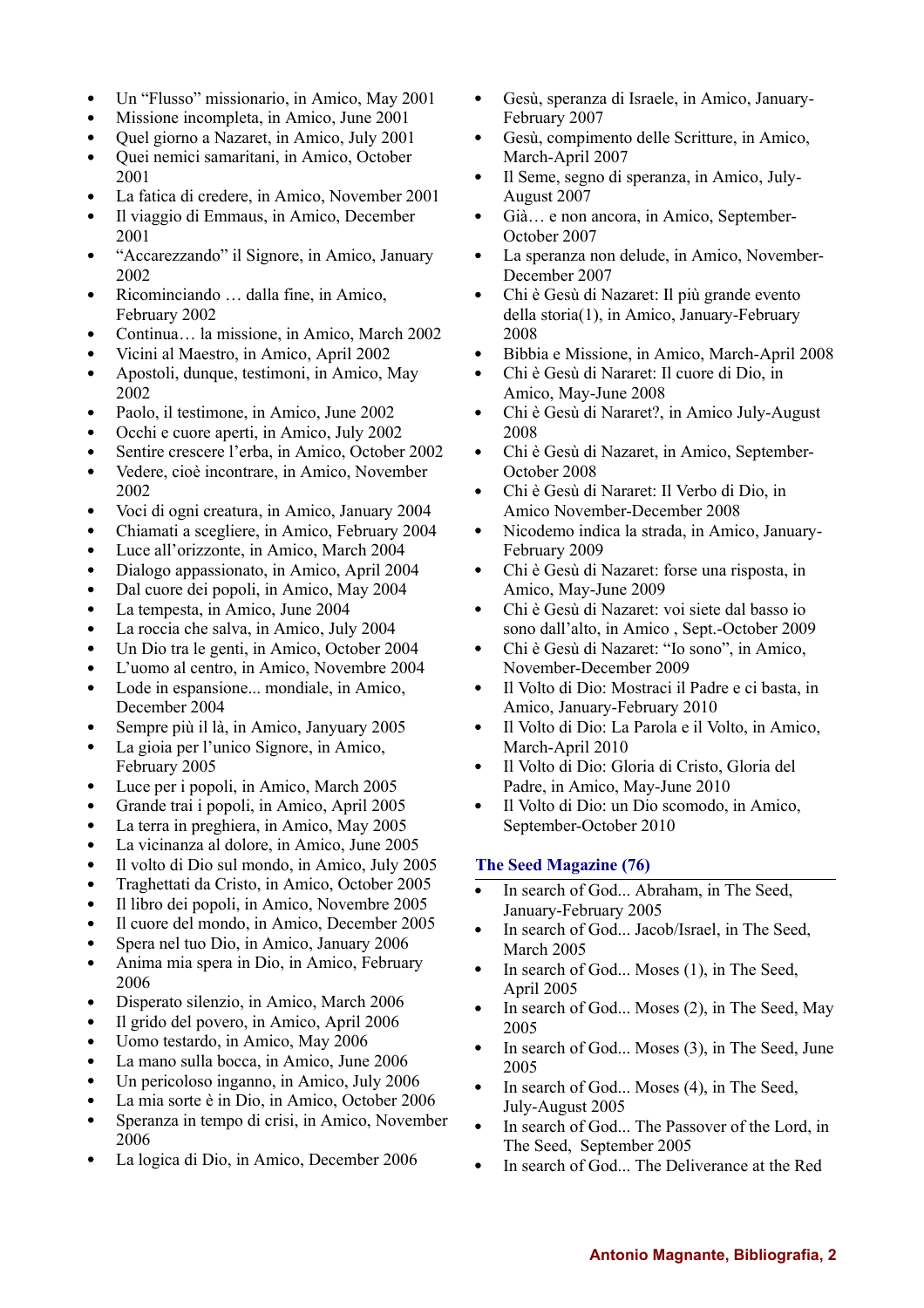Sea, in The Seed, October 2005

- In search of God... The Crisis in the wilderness (1), in The Seed, December 2005
- In search of God... The Crisis in the wilderness, in The Seed, January-February 2006
- In search of God... The Passover of the Lord (1), in The Seed, March 2006
- In search of God... The Passover of the Lord (2), in The Seed, April 2006
- In search of God... The Ratification of the Covenant, in The Seed, May 2006
- In search of God... Israel's unfaithfulness, in  $\bullet$  . The Seed, June 2006
- In search of God... Deuteromy, in The Seed, July-August 2006
- In search of God... Pslams (1), in The Seed, September 2006
- In search of God... Psalms (2), in The Seed,  $\bullet$ October 2006
- In search of God... Psalms (3), in The Seed, December 2006
- In search of God... Amos, in The Seed, January-February 2007
- In search of God... Searching Christ, searching  $\bullet$ for Jesus and his family, in The Seed, March 2007
- In search of God… Searching Christ, Pharisees  $\bullet$ in search of Jesus, in The Seed , April 2007
- In search of God… Searching Christ, Mark 16:1-8, in The Seed, May 2007
- $\bullet$ In search of God… Searching for Christ, The prodigal son (Lk 15:11-32), in The Seed , August 2007
- In search of God… Searching for Jesus, Zaccheus is seeking Jesus, in The Seed , October 2007
- In search of God… Searching for Jesus in the  $\bullet$  . Gospel of John, in The Seed, November 2007
- In search of God... Searching for Jesus, Mary Magdalene, in The Seed, December 2007
- In search of God… Searching for Jesus, in the Acts of the Apostles (17:22-34), in The Seed, January 2008
- In search of God… Searching for Jesus, the  $\bullet$ pagans searching for God in Romans 1:18-32, in The Seed, February 2008
- St. Paul: Mystery, Gospel and the Word according to Paul, in The Seed, March 2008
- St. Paul: On the Road to Damascus, in The Seed , April 2008
- St. Paul: "God… was pleased to reveal his Son to me", in The Seed in The Seed, May-June 2008
- St. Paul: Paul'fundamental insight, in The Seed, July 2008
- $\bullet$ St. Paul: "All have sinned… but the righteousness of God has been manifested, in The Seed, August 2008
- $\bullet$ St. Paul: "The righteousness has been manifested", in The Seed, September-October 2008
- St. Paul: The image of Participation, in The Seed, November 2008
- St. Paul: Being in Christ, in The Seed, December 2008
- St. Paul: Effects of "Being in Christ", in The  $\bullet$ Seed, January-February 2009
- St. Paul: Have the same mind of Christ…, in The Seed, March 2009
- St. Paul: Who was Christ for the early Church? (1), in The Seed, April 2009
- St. Paul: Who was Christ for the early Church? (Phil 2:9-11)(2), in The Seed, May 2009
- St. Paul: Justification is by Faith, not by Works  $\bullet$ of the Law (3), in The Seed, June 2009
- St. Paul: Justification by Faith, not by the Works  $\bullet$ of the Law (4), in The Seed, July 2009
- St. Paul: Reconciliation, in The Seed, August- $\bullet$ September 2009
- St. Paul: Salvation, in The Seed, October 2009
- St. Paul: Expiation, in The Seed, November  $\bullet$ 2009
- $\bullet$ St. Paul: Redemption, in The Seed, December 2009
- $\bullet$ St. Paul: Freedom, in The Seed, January-February 2010
- St. Paul: Sanctification, in The Seed, March  $\bullet$ 2010
- St. Paul: Transformation, in The Seed, April  $\bullet$ 2010
- $\bullet$ St. Paul: New Creation, in The Seed, May 2010
- St. Paul: Glorification, in The Seed, June 2010
- Women in the Bible: Eve, in The Seed, July  $\bullet$ 2010
- $\bullet$ Women in the Bible: Eve out of Paradise, in The Seed, August-September 2010
- Women in the Bible: God's sentence on the  $\bullet$ partners of disobedience, in The Seed, October 2010
- $\bullet$ Women in the Bible: Sarah, a powerful promise is made, in The Seed, November 2010
- $\bullet$ Women in the Bible: Rebekah, in The Seed, December 2010
- Women in the Bible: Leah and Rachel, in The Seed, January-February 2011
- $\bullet$ Women in the Bible: Puah and Shiphorah, in The Seed, April 2011
- $\bullet$ Women in the Bible: Miriam, in The Seed, May 2011
- Women in the Bible: The Importance of Delilah